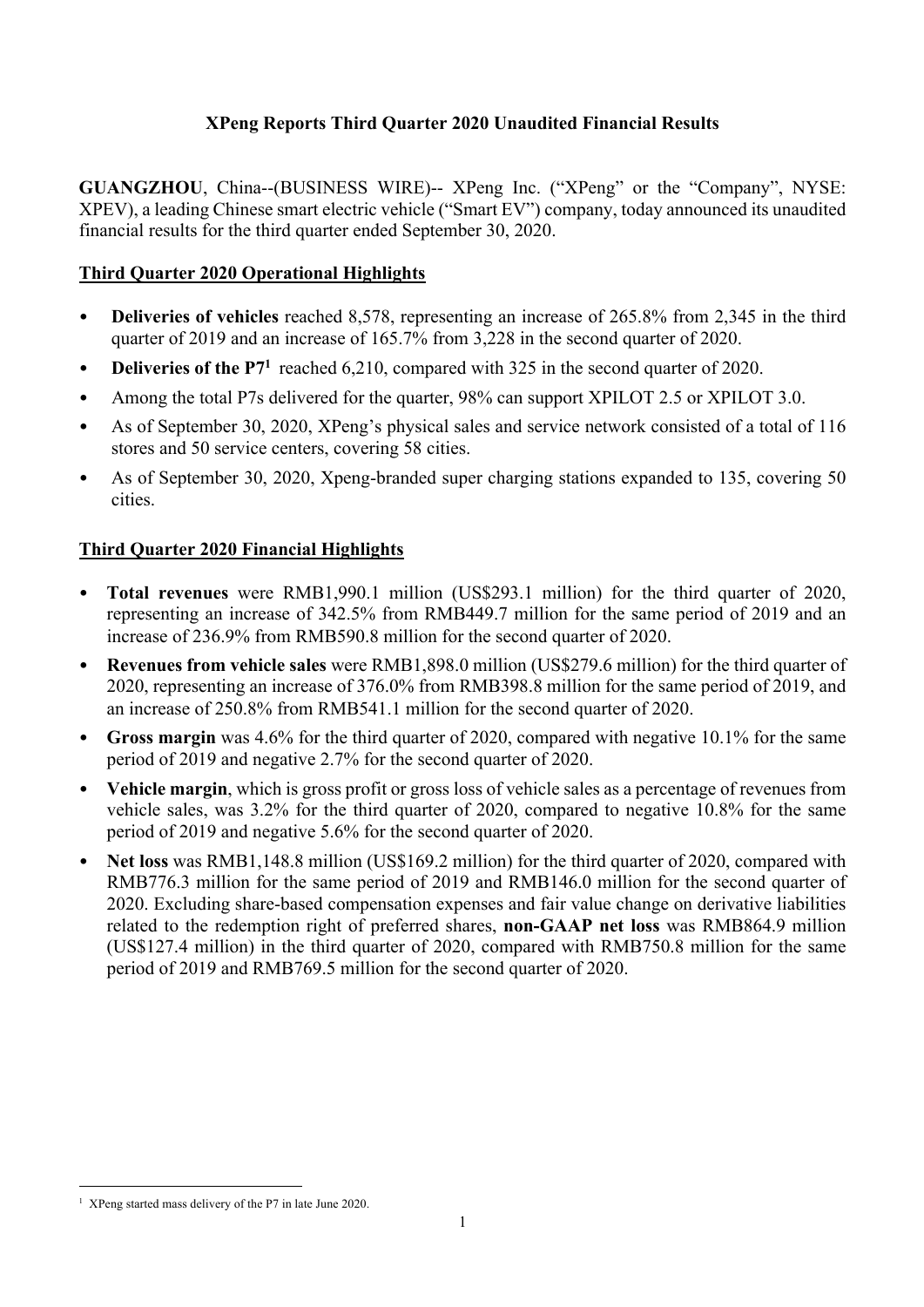- Net loss attributable to ordinary shareholders of XPeng Inc. was RMB2,025.8 million (US\$298.4 million) for the third quarter of 2020, compared with RMB982.6 million for the same period of 2019 and RMB1,141.5 million in the second quarter of 2020. Fair value change on derivative liabilities related to the redemption right of preferred shares and accretion on preferred shares to redemption value were non-cash events and will no longer recur after the listing of the Company on the New York Stock Exchange on August 27, 2020. Excluding share-based compensation expenses, fair value change on derivative liabilities related to the redemption right of preferred shares and accretion on preferred shares to redemption value, **non-GAAP net loss attributable to ordinary shareholders of XPeng Inc.** was RMB864.9 million (US\$127.4 million) for the third quarter of 2020, compared with RMB750.8 million for the same period of 2019 and RMB769.5 million for the second quarter of 2020.
- **Basic and diluted net loss per American depositary share (ADS)** were both RMB5.07 (US\$0.75) for the third quarter of 2020. **Non-GAAP basic and diluted net loss per ADS** were both RMB2.16 (US\$0.32) for the third quarter of 2020. Each ADS represents two Class A ordinary shares.
- **Cash and cash equivalents, restricted cash and short-term investments** were RMB19,998.4 million (US\$2,945.4 million) as of September 30, 2020.

"In our first quarter as a public company we achieved strong operating and financial results, highlighted by the rapid growth in deliveries of our P7 Smart EV," said Mr. He Xiaopeng, Chairman and CEO of XPeng.

"Our commitment to innovation through end-to-end in-house R&D and data-driven capabilities is the cornerstone of our business. This will not only keep XPeng at the forefront of the technologies of Smart EV but also position us well in capturing the significant growth potential in the Smart EV industry. Looking ahead, XPeng will continue to capitalize on its core strengths in technology, while heightening sales and marketing efforts, further enhancing manufacturing capability, and developing our global strategy," Mr. He concluded.

Following its official launch in April this year, P7 deliveries helped to more than triple the total Smart EV delivery number in the third quarter, fueling a 342.5% increase in total revenues, on a year-overyear basis.

"The robust results we achieved in the third quarter, from delivery numbers, production ramp-up, and advancement in R&D, to expansion plans for the new factory and overseas business, reflect the strong market appeal of our products, the resonance of our strategy, and our ability to adeptly execute our operational plan," said Dr. Brian Gu, Vice Chairman and President of XPeng. "Achieving our first positive gross profit also underscores our growth and our ability to realize economies of scale."

# **Closing Initial Public Offering ("IPO")**

The Company closed its initial public offering of 114,693,333 American depositary shares ("ADSs"), each representing two Class A ordinary shares, on August 31, 2020. At a price to the public of US\$15.00 per ADS, the total offering size was over US\$1.72 billion. The number of ADSs issued at closing included the exercise in full of the underwriters' option to purchase 14,959,999 additional ADSs to cover over-allotments.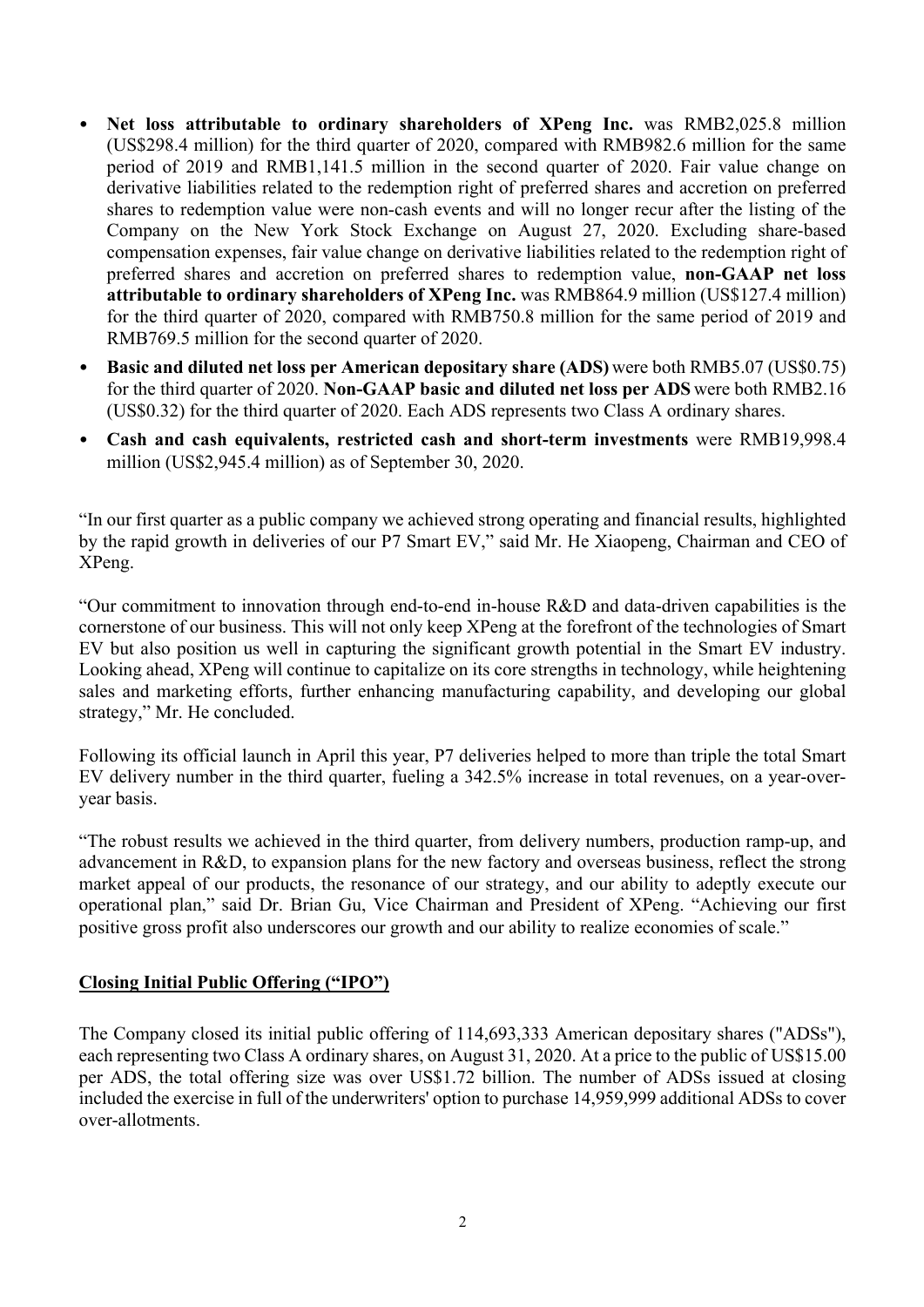# **Recent Developments**

## **Deliveries in October 2020**

Total Smart EV deliveries reached 3,040 units in October 2020, representing a 229.0% increase yearover-year. The deliveries consisted of 2,104 P7s, XPeng's smart sports sedan, and 936 G3s, XPeng's compact smart SUV. As of October 31, 2020, a cumulative total of 8,639 P7s were delivered.

## **New Smart EV Manufacturing Base**

On September 28, 2020, the Company announced the cooperation agreement ("Cooperation Agreement") with Guangzhou GET Investment Holdings Co., Ltd, a wholly owned investment company of Guangzhou Economic and Technological Development Zone ("GETDZ"), for developing and building a new Smart EV manufacturing base ("Smart EV Manufacturing Base") for XPeng in Guangzhou. Pursuant to the cooperation agreement, Guangzhou GET Investment will invest RMB4 billion to support the development and construction of the Smart EV Manufacturing Base in the GETDZ.

The Smart EV Manufacturing Base is expected to commence production by December 2022 and will provide a comprehensive range of facilities for R&D, manufacturing, vehicle testing, sales and other smart mobility functions.

The Cooperation Agreement marks another milestone in XPeng's strategy to expand its manufacturing capabilities, and bolsters the Company's leadership position in the Smart EV market. In addition to its wholly owned plant in Zhaoqing, Guangdong province, which has an annual production capacity of 100,000 units, XPeng's new Smart EV Manufacturing Base in Guangzhou will significantly expand the Company's production capacity and accelerate XPeng's momentum to achieve its goals in innovation, technological advancement and growth.

# **XPeng 2020 Tech Day**

On October 24, 2020, XPeng held its second annual Tech Day where it showcased its differentiated endto-end R&D capabilities, featuring an array of cutting-edge autonomous driving and in-car smart technologies. These innovative features include Navigation Guided Pilot (NGP) for highways and memory auto parking for carparks, both are features of XPILOT 3.0, our upcoming advanced autonomous driving system. In conjunction with this event, XPeng also launched another OTA upgrade to its Xmart OS operating system, which features a prominent in-car voice system that is able to engage in continuous driver-vehicle dialogues.

# **Third Quarter 2020 Unaudited Financial Results**

**Total revenues** were RMB1,990.1 million (US\$293.1 million) for the third quarter of 2020, representing an increase of 342.5% from RMB449.7 million for the same period of 2019 and an increase of 236.9% from RMB590.8 million for the second quarter of 2020.

*Revenues from vehicle sales* were RMB1,898.0 million (US\$279.6 million) for the third quarter of 2020, representing an increase of 376.0% from RMB398.8 million for the same period of 2019 and an increase of 250.8% from RMB541.1 million for the second quarter of 2020. The year-over-year and the quarterover-quarter increases were mainly due to the acceleration in deliveries of the P7 since we began its mass delivery in late June this year.

*Revenues from services and others* were RMB92.1 million (US\$13.6 million) for the third quarter of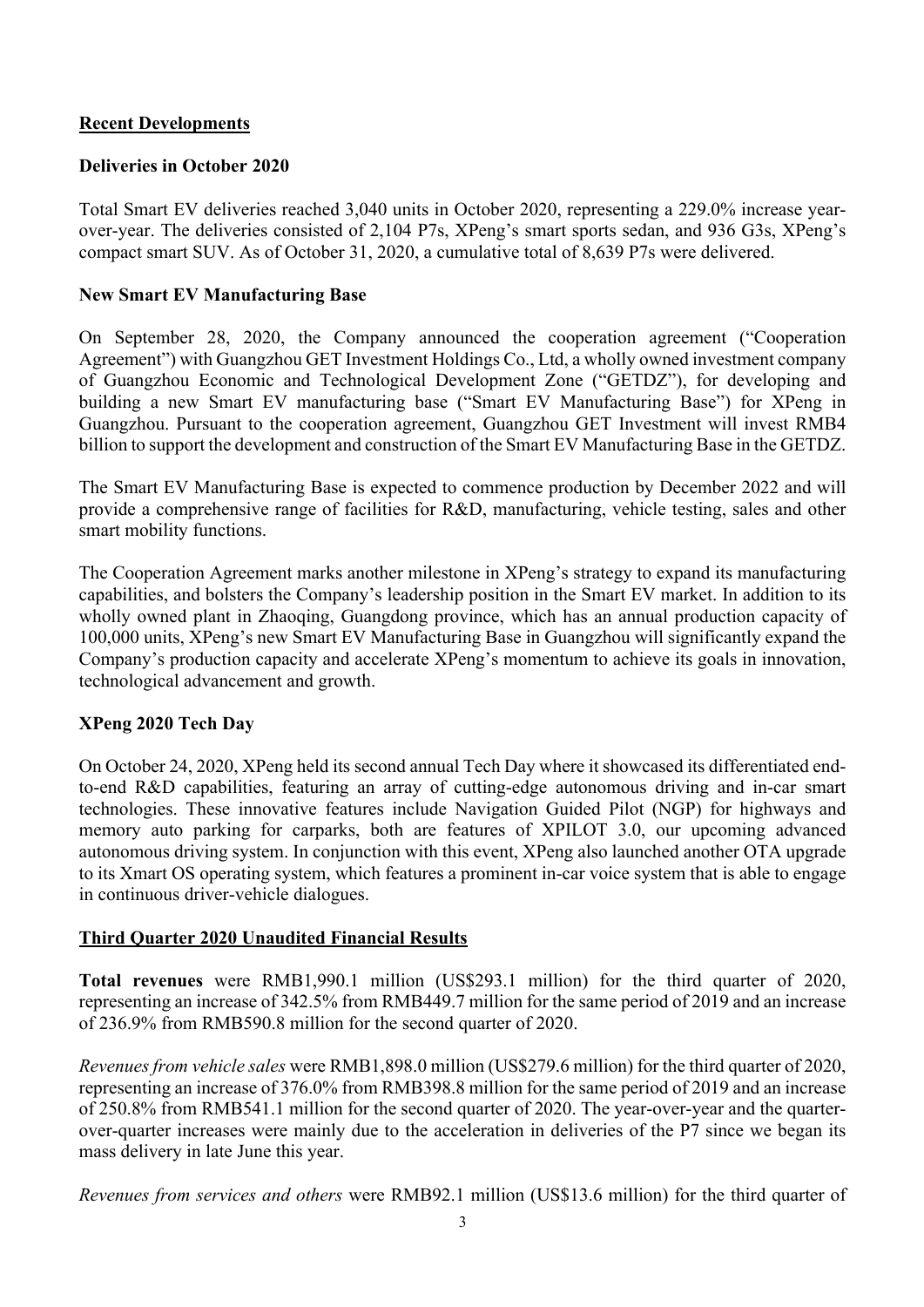2020, representing an increase of 80.8% from RMB50.9 million for the same period of 2019 and an increase of 85.4% from RMB49.7 million for the second quarter of 2020. The year-over-year and the quarter-over-quarter increases were mainly attributed to the increased revenue recognized from the after-sales services which was associated with the increase in the accumulated number of vehicles we delivered.

**Cost of sales** was RMB1,898.6 million (US\$279.6 million) for the third quarter of 2020, representing an increase of 283.5% from RMB495.0 million for the same period of 2019, and an increase of 212.8% from RMB607.0 million for the second quarter of 2020. The year-over-year and the quarter-over-quarter increases were mainly due to the increase in the number of vehicles delivered as described above.

Gross margin was 4.6% for the third quarter of 2020, compared to negative 10.1% and negative 2.7% for the third quarter of 2019 and the second quarter of 2020, respectively.

**Vehicle margin** was 3.2% for the third quarter of 2020, compared to negative 10.8% for the same period of 2019 and negative 5.6% for the second quarter of 2020, primarily due to better product mix, decrease in material costs and improvement of manufacturing efficiency.

**Research and development expenses** were RMB635.4 million (US\$93.6 million) for the third quarter of 2020, representing an increase of 46.1% from RMB435.0 million for the same period of 2019 and an increase of 98.7% from RMB319.8 million for the second quarter of 2020. The year-over-year and the quarter-over-quarter increases were mainly due to a significant amount of share-based compensation expenses recognized related to the share-based awards granted to the Company's employees with a performance condition of an IPO. Excluding the share-based compensation expenses, (i) research and development expenses decreased year-over-year primarily because the Company incurred significant amounts of expenses relating to the development of the P7 in the same period of 2019, and (ii) research and development expenses increased quarter-over-quarter mainly due to the increase in design and development expenses relating to the development of the new model to be launched next year.

**Selling, general and administrative expenses** were RMB1,203.8 million (US\$177.3 million) for the third quarter of 2020, representing an increase of 320.8% from RMB286.0 million for the same period of 2019 and an increase of 152.3% from RMB477.1 million for the second quarter of 2020. The yearover-year and the quarter-over-quarter increases were mainly due to a significant amount of share-based compensation expenses recognized for the reason mentioned above. Excluding the share-based compensation expenses, the increases mainly resulted from the higher marketing, promotional and advertising expenses to support new vehicle sales.

**Loss from operations** was RMB1,744.2 million (US\$256.9 million) for the third quarter of 2020, compared with RMB761.5 million for the same period of 2019 and RMB779.1 million for the second quarter of 2020.

**Non-GAAP loss from operations,** which excludes share-based compensation expenses, was RMB822.6 million (US\$121.2 million) in the third quarter, compared with RMB761.4 million for the same period of 2019 and RMB779.1 million for the second quarter of 2020.

**Net loss** was RMB1,148.8 million (US\$169.2 million) for the third quarter of 2020, compared with RMB776.3 million for the same period of 2019 and RMB146.0 million for the second quarter of 2020.

**Non-GAAP net loss,** which excludes share-based compensation expenses and fair value change on derivative liabilities related to the redemption right of preferred shares, was RMB864.9 million (US\$127.4 million) for the third quarter of 2020, compared with RMB750.8 million for the same period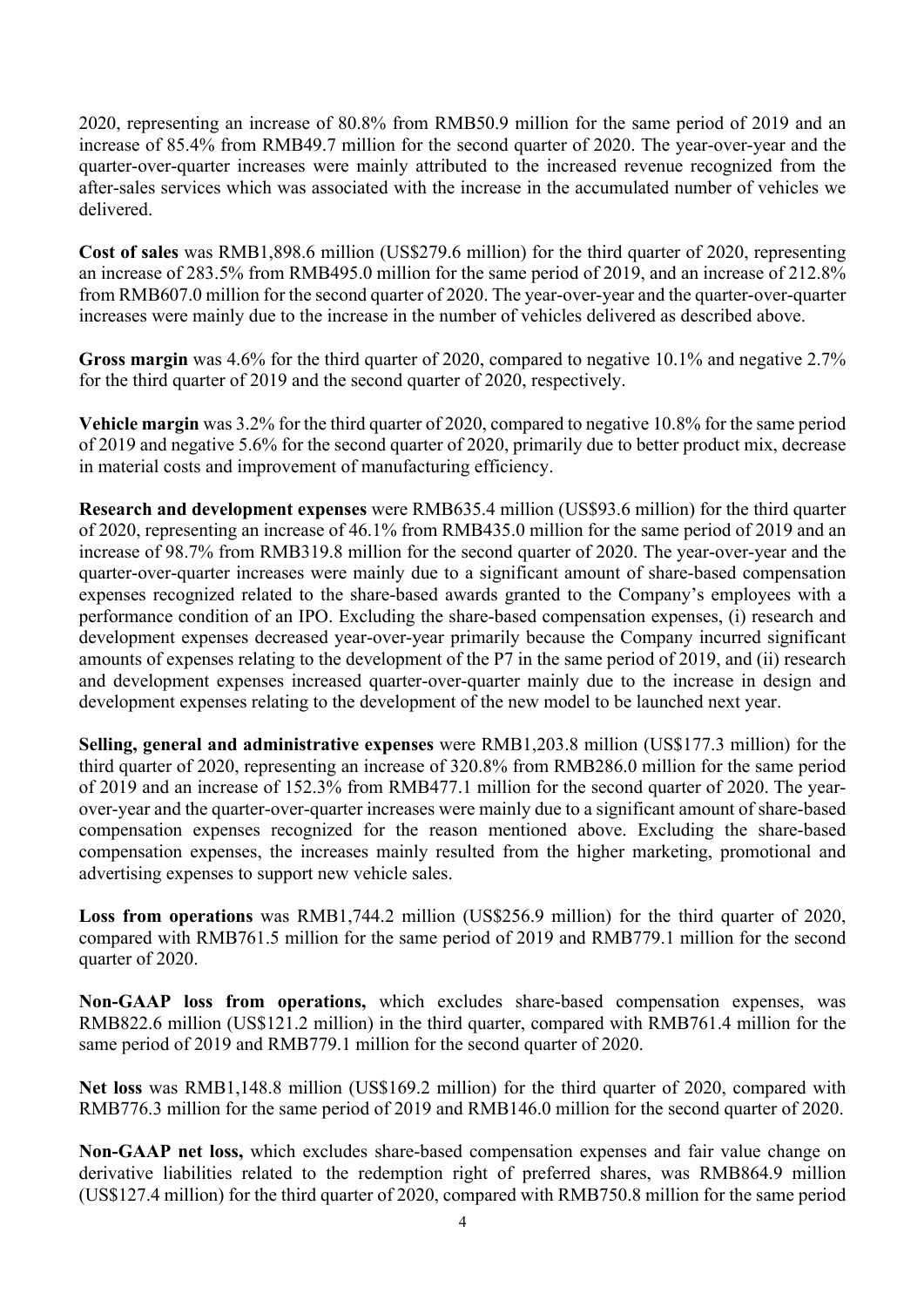of 2019 and RMB769.5 million for the second quarter of 2020.

**Net loss attributable to ordinary shareholders of XPeng Inc.** was RMB2,025.8 million (US\$298.4 million) for the third quarter of 2020, compared with RMB982.6 million for the same period of 2019 and RMB1,141.5 million in the second quarter of 2020.

**Non-GAAP net loss attributable to ordinary shareholders of XPeng Inc.**, which excludes sharebased compensation expenses, fair value change on derivative liabilities related to the redemption right of preferred shares and accretion on preferred shares to redemption value, was RMB864.9 million (US\$127.4 million) for the third quarter of 2020, compared with RMB750.8 million for the same period of 2019 and RMB769.5 million for the second quarter of 2020.

**Basic and diluted net loss per ADS** were both RMB5.07 (US\$0.75) for the third quarter of 2020, compared to RMB5.62 for the third quarter of 2019 and RMB6.29 for the second quarter of 2020.

**Non-GAAP basic and diluted net loss per ADS** were both RMB2.16 (US\$0.32) for the third quarter of 2020, compared to RMB4.30 for the third quarter of 2019 and RMB4.24 for the second quarter of 2020.

# **Balance Sheets**

As of September 30, 2020, the Company had cash and cash equivalents, restricted cash and short-term investments of RMB19,998.4 million (US\$2,945.4 million), compared to RMB2,815.6 million as of December 31, 2019. The increase was primarily due to net proceeds received from the Company's IPO in August 2020 and Series C+ round financing.

# **Business Outlook**

For the fourth quarter of 2020, the Company expects:

- **Deliveries of vehicles** to be approximately 10,000 vehicles, representing a year-over-year increase of approximately 210.8%.
- **Total revenues** to be approximately RMB2,200 million, representing a year-over-year increase of approximately 243.7%.

The above outlook is based on the current market conditions and reflects the Company's preliminary estimates of market and operating conditions, and customer demand, which are all subject to change.

# **Conference Call**

The Company's management will host an earnings conference call at 8:00 AM U.S. Eastern Time on November 12, 2020 (9:00 PM Beijing/Hong Kong time on November 12, 2020).

Dial-in details for the earnings conference call are as follows:

| <b>United States:</b> | $+1 - 833 - 350 - 1333$ |
|-----------------------|-------------------------|
| United Kingdom        | $+44-0203-547-8612$     |
| International:        | $+1-236-389-2427$       |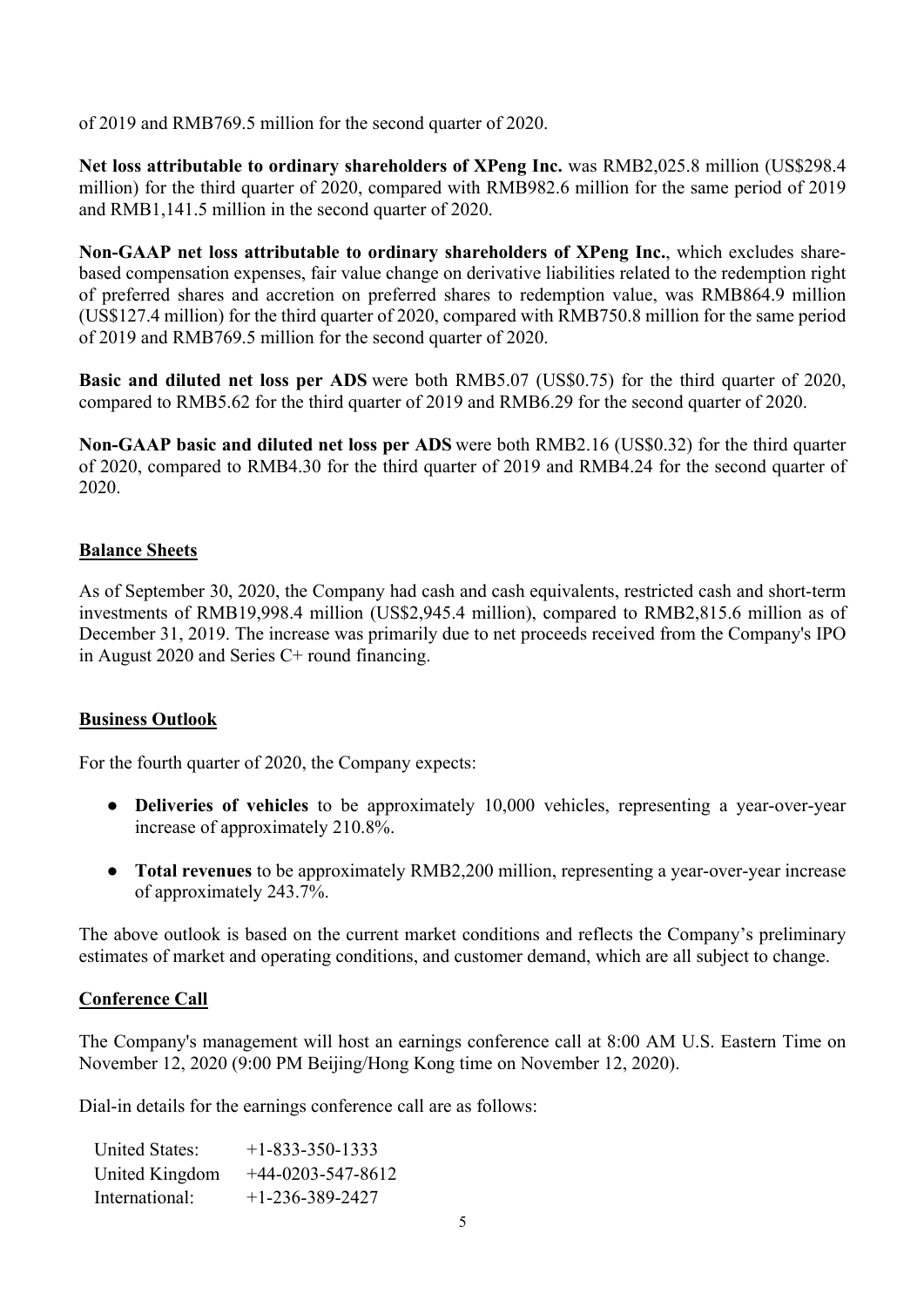Hong Kong, China: +852-3012-6671 Mainland China: 400-820-9391 Conference ID: 7269200

Participants should dial-in at least 5 minutes before the scheduled start time to be connected to the call.

Additionally, a live and archived webcast of the conference call will be available on the Company's investor relations website at http://ir.xiaopeng.com.

A replay of the conference call will be accessible approximately two hours after the conclusion of the call until November 19, 2020, by dialing the following telephone numbers:

| <b>United States:</b> | $+1 - 800 - 585 - 8367$ |
|-----------------------|-------------------------|
| International:        | $+1-416-621-4642$       |
| Replay Access Code:   | 7269200                 |

## **About XPeng Inc.**

XPeng Inc. is a leading Chinese smart electric vehicle company that designs, develops, manufactures, and markets Smart EVs that appeal to the large and growing base of technology-savvy middle-class consumers in China. Its mission is to drive Smart EV transformation with technology and data, shaping the mobility experience of the future. In order to optimize its customers' mobility experience, XPeng develops in-house its full-stack autonomous driving technology and in-car intelligent operating system, as well as core vehicle systems including powertrain and the electrification/electronic architecture. XPeng is headquartered in Guangzhou, China, with offices in Beijing, Shanghai, Silicon Valley, and San Diego in the U.S. The Company's Smart EVs are manufactured at plants in Zhaoqing and Zhengzhou, located in Guangdong and Henan provinces, respectively. For more information, please visit https://en.xiaopeng.com.

## **Use of Non-GAAP Financial Measures**

The Company uses non-GAAP measures, such as non-GAAP loss from operations, non-GAAP net loss, non-GAAP net loss attributable to ordinary shareholders, non-GAAP basic loss per weighted average number of ordinary shares and non-GAAP basic loss per ADS, in evaluating its operating results and for financial and operational decision-making purposes. By excluding the impact of share-based compensation expenses, fair value change on derivative liabilities related to the redemption right of preferred shares and/or accretion on preferred shares to redemption value, the Company believes that the non-GAAP financial measures help identify underlying trends in its business and enhance the overall understanding of the Company's past performance and future prospects. The Company also believes that the non-GAAP financial measures allow for greater visibility with respect to key metrics used by the Company's management in its financial and operational decision-making. The non-GAAP financial measures are not presented in accordance with U.S. GAAP and may be different from non-GAAP methods of accounting and reporting used by other companies. The non-GAAP financial measures have limitations as analytical tools and when assessing the Company's operating performance, investors should not consider them in isolation, or as a substitute for net loss or other consolidated statements of comprehensive loss data prepared in accordance with U.S. GAAP. The Company encourages investors and others to review its financial information in its entirety and not rely on a single financial measure. The Company mitigates these limitations by reconciling the non-GAAP financial measures to the most comparable U.S. GAAP performance measures, all of which should be considered when evaluating the Company's performance.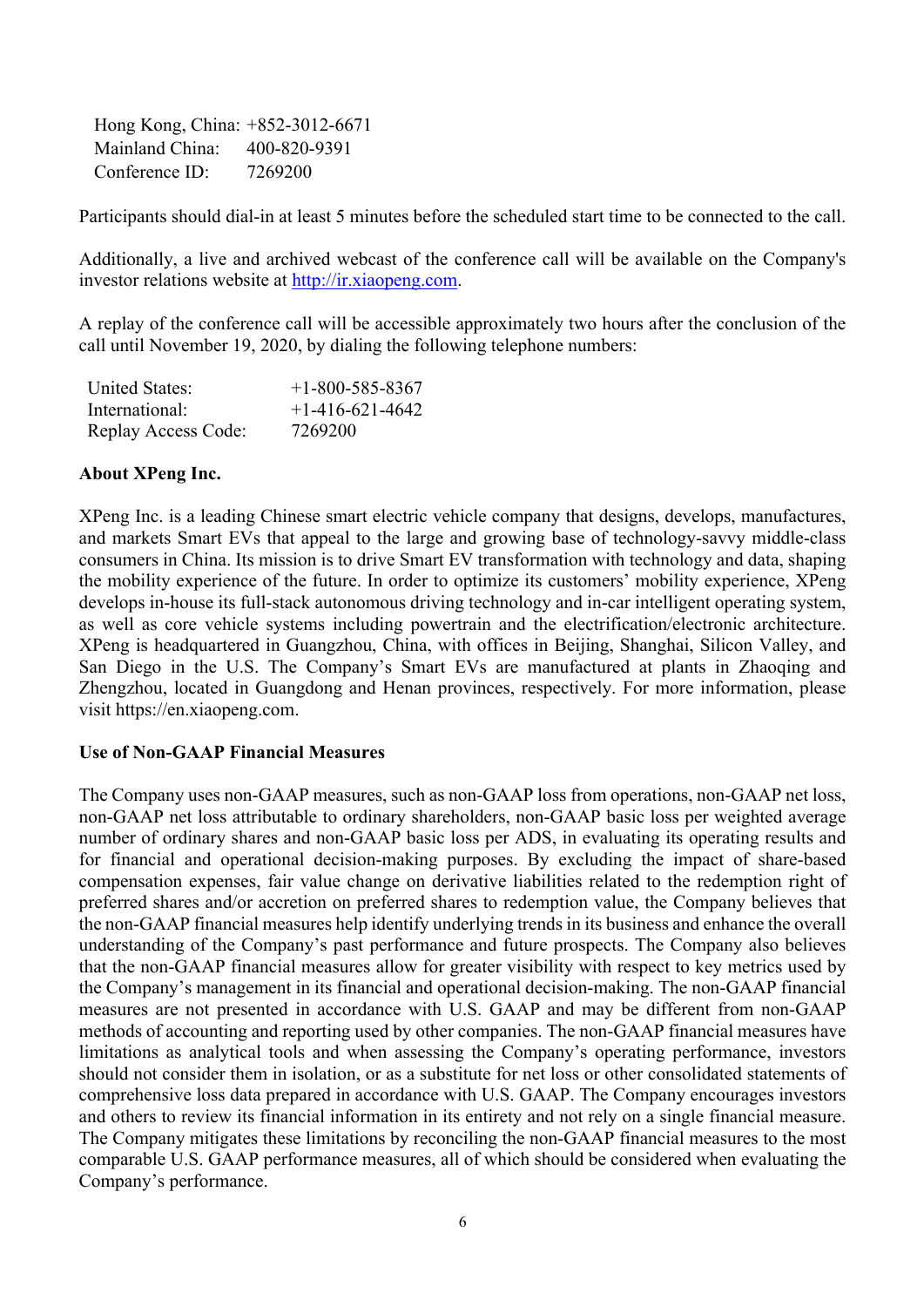For more information on the non-GAAP financial measures, please see the table captioned "Reconciliation of GAAP and non-GAAP Results" set forth at the end of this press release.

## **Exchange Rate Information**

This announcement contains translations of certain RMB amounts into U.S. dollars at a specified rate solely for the convenience of the reader. Unless otherwise noted, all translations from RMB to U.S. dollars and from U.S. dollars to RMB are made at a rate of RMB6.7896 to US\$1.00, the exchange rate on September 30, 2020 set forth in the H.10 statistical release of the Federal Reserve Board. The Company makes no representation that the RMB or U.S. dollars amounts referred could be converted into U.S. dollars or RMB, as the case may be, at any particular rate or at all.

## **Safe Harbor Statement**

This announcement contains forward-looking statements. These statements are made under the "safe harbor" provisions of the United States Private Securities Litigation Reform Act of 1995. These forwardlooking statements can be identified by terminology such as "will," "expects," "anticipates," "future," "intends," "plans," "believes," "estimates" and similar statements. Statements that are not historical facts, including statements about XPeng's beliefs and expectations, are forward-looking statements. Forward-looking statements involve inherent risks and uncertainties. A number of factors could cause actual results to differ materially from those contained in any forward-looking statement, including but not limited to the following: XPeng's goal and strategies; XPeng's expansion plans; XPeng's future business development, financial condition and results of operations; the trends in, and size of, China's EV market; XPeng's expectations regarding demand for, and market acceptance of, its products and services; XPeng's expectations regarding its relationships with customers, contract manufacturer, suppliers, third-party service providers, strategic partners and other stakeholders; general economic and business conditions; and assumptions underlying or related to any of the foregoing. Further information regarding these and other risks is included in XPeng's filings with the SEC. All information provided in this press release is as of the date of this press release, and XPeng does not undertake any obligation to update any forward-looking statement, except as required under applicable law.

# **Contacts:**

# **For Investor Enquiries**

IR Department XPeng Inc. E-mail: ir@xiaopeng.com

Jenny Cai The Piacente Group Tel: +1-212-481-2050 or +86-10-6508-0677 E-mail: xpeng@tpg-ir.com

## **For Media Enquiries**

Marie Cheung XPeng Inc. Tel: +852 9750 5170 / +86 1550 7577 546 E-mail: mariecheung@xiaopeng.com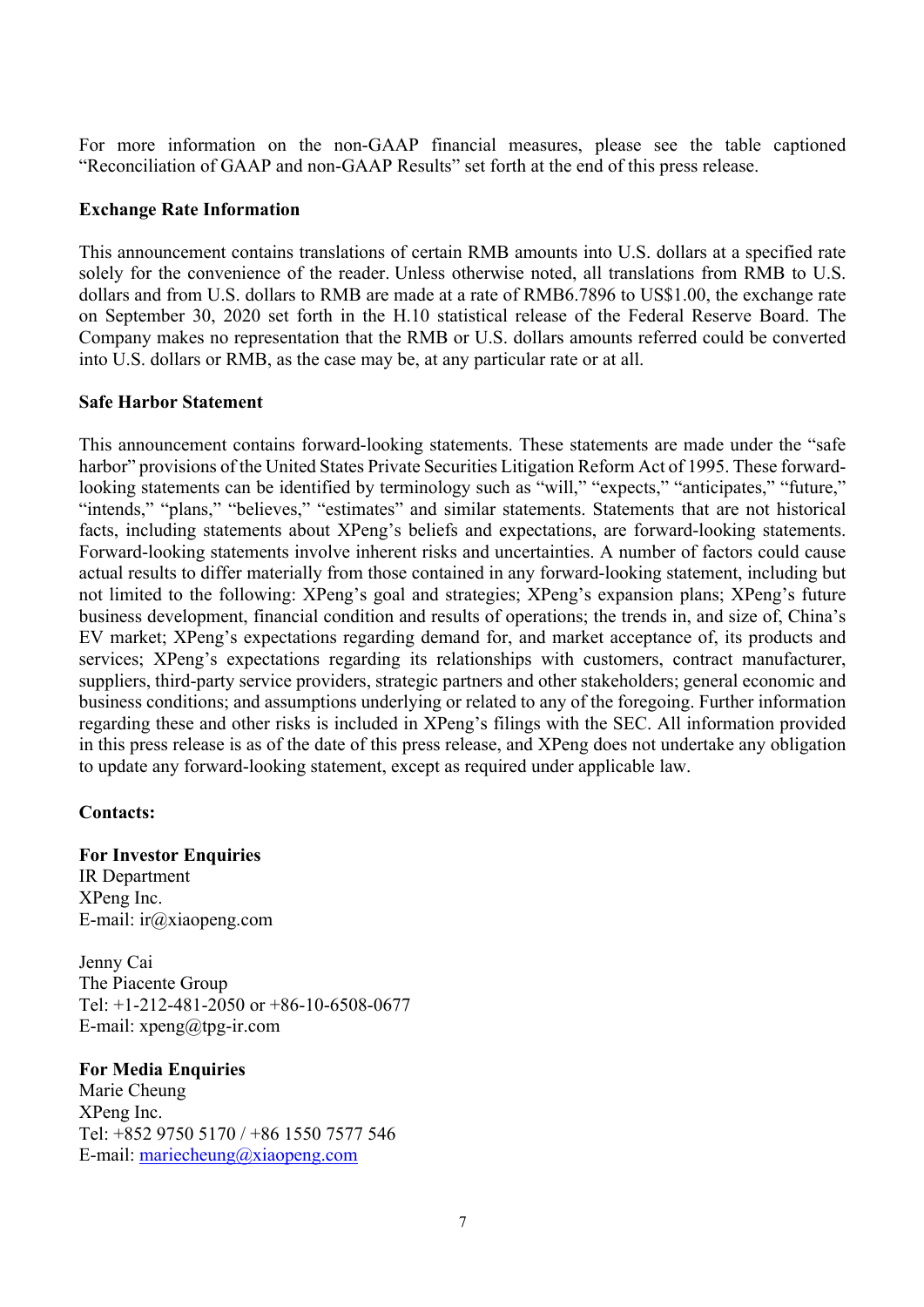### **UNAUDITED CONDENSED CONSOLIDATED BALANCE SHEETS**

|                                                      | As of                   |                           |                           |  |
|------------------------------------------------------|-------------------------|---------------------------|---------------------------|--|
|                                                      | December 31, 2019       | September 30, 2020        | September 30, 2020        |  |
|                                                      | (audited)<br><b>RMB</b> | (unaudited)<br><b>RMB</b> | (unaudited)<br><b>USD</b> |  |
|                                                      |                         |                           |                           |  |
| <b>Assets</b>                                        |                         |                           |                           |  |
| Current assets:                                      |                         |                           |                           |  |
| Cash and cash equivalents                            | 1,946,931               | 12,221,210                | 1,799,990                 |  |
| Restricted cash                                      | 460,812                 | 2,008,811                 | 295,866                   |  |
| Short-term investments                               | 407,844                 | 5,768,347                 | 849,586                   |  |
| Accounts receivable, net                             | 539,199                 | 893,567                   | 131,608                   |  |
| Current portion of finance lease<br>receivables, net | 45,836                  | 61,649                    | 9,080                     |  |
| Inventory                                            | 454,116                 | 860,919                   | 126,800                   |  |
| Amounts due from related parties                     | 22,605                  | 8,441                     | 1,243                     |  |
| Prepayments and other current assets                 | 1,083,307               | 1,438,787                 | 211,910                   |  |
| <b>Total current assets</b>                          | 4,960,650               | 23, 261, 731              | 3,426,083                 |  |
| Non-current assets:                                  |                         |                           |                           |  |
| Property, plant and equipment, net                   | 3,229,952               | 3,107,556                 | 457,694                   |  |
| Right-of-use assets                                  | 440,097                 | 402,641                   | 59,303                    |  |
| Intangible assets, net                               | 117,932                 | 607,340                   | 89,452                    |  |
| Land use rights, net                                 | 255,257                 | 251,265                   | 37,007                    |  |
| Finance lease receivables, net                       | 109,965                 | 104,154                   | 15,340                    |  |
| Other non-current assets                             | 137,512                 | 60,905                    | 8,970                     |  |
| Long-term investments                                |                         | 1,000                     | 147                       |  |
| <b>Total non-current assets</b>                      | 4,290,715               | 4,534,861                 | 667,913                   |  |
| <b>Total assets</b>                                  | 9,251,365               | 27,796,592                | 4,093,996                 |  |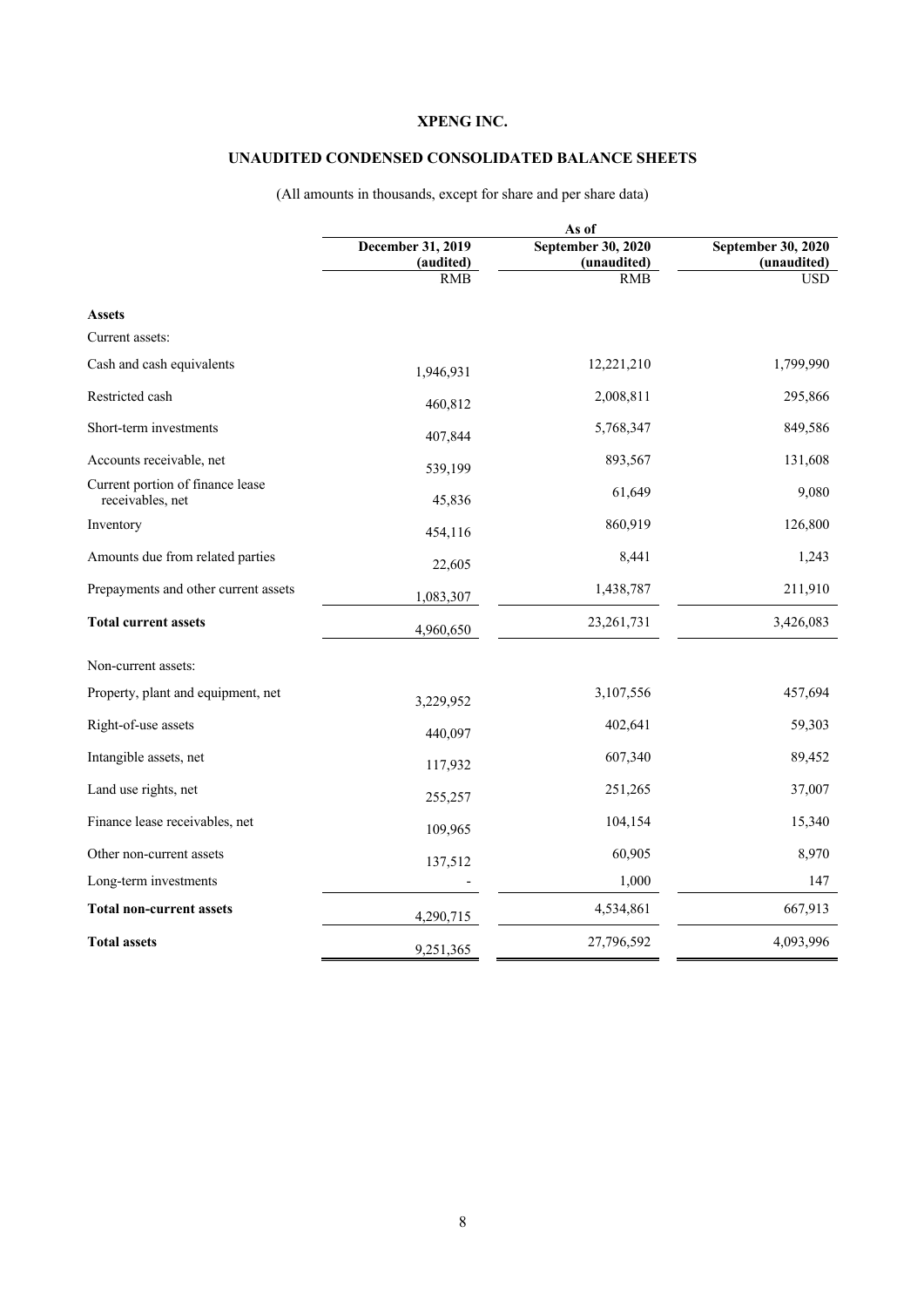### **UNAUDITED CONDENSED CONSOLIDATED BALANCE SHEETS**

|                                                                                                                                              | As of                                 |                                            |                                       |  |
|----------------------------------------------------------------------------------------------------------------------------------------------|---------------------------------------|--------------------------------------------|---------------------------------------|--|
|                                                                                                                                              | December 31, 2019<br>(audited)        | September 30, 2020<br>(unaudited)          | September 30, 2020<br>(unaudited)     |  |
|                                                                                                                                              | <b>RMB</b>                            | <b>RMB</b>                                 | <b>USD</b>                            |  |
| <b>Liabilities</b><br>Current liabilities                                                                                                    |                                       |                                            |                                       |  |
| Short-term borrowings                                                                                                                        | 419,950                               | 227,900                                    | 33,566                                |  |
| Accounts and notes payable                                                                                                                   | 953,946                               | 3,491,965                                  | 514,311                               |  |
| Amount due to a related party<br>Current portion of lease liabilities<br>Current portion of deferred revenue<br>Current portion of long-term | 678<br>90,740<br>16,382               | 8,301<br>100,174<br>72,034                 | 1,223<br>14,754<br>10,609             |  |
| borrowings                                                                                                                                   | 60,000                                | 52,500                                     | 7,732                                 |  |
| Accruals and other liabilities                                                                                                               | 1,755,995                             | 1,979,582                                  | 291,562                               |  |
| <b>Total current liabilities</b><br>Non-current liabilities                                                                                  | 3,297,691                             | 5,932,456                                  | 873,757                               |  |
| Long-term borrowings                                                                                                                         | 1,690,000                             | 1,667,490                                  | 245,595                               |  |
| Lease liabilities                                                                                                                            | 361,404                               | 309,065                                    | 45,520                                |  |
| Deferred revenue                                                                                                                             | 69,116                                | 85,157                                     | 12,542                                |  |
| Other non-current liabilities                                                                                                                | 73,015                                | 56,844                                     | 8,372                                 |  |
| Derivative liabilities                                                                                                                       | 897,091                               | 17,570                                     | 2,588                                 |  |
| <b>Total non-current liabilities</b>                                                                                                         | 3,090,626                             | 2,136,126                                  | 314,617                               |  |
| <b>Total liabilities</b>                                                                                                                     | 6,388,317                             | 8,068,582                                  | 1,188,374                             |  |
| <b>Mezzanine Equity</b><br>Convertible redeemable preferred<br>shares                                                                        | 9,693,478                             |                                            |                                       |  |
| <b>Total mezzanine equity</b>                                                                                                                | 9,693,478                             |                                            |                                       |  |
| Shareholder's equity                                                                                                                         |                                       |                                            |                                       |  |
| Class A Ordinary shares<br>Class B Ordinary shares<br>Class C Ordinary shares<br>Additional paid in capital                                  | 2<br>19                               | 56<br>26<br>12<br>30,427,485               | 8<br>$\overline{4}$<br>2<br>4,481,484 |  |
| Accumulated other comprehensive<br>loss<br>Accumulated deficit<br>Total shareholders' equity                                                 | (5,948)<br>(6,824,503)<br>(6,830,430) | (164, 567)<br>(10, 535, 002)<br>19,728,010 | (24, 238)<br>(1,551,638)<br>2,905,622 |  |
| Noncontrolling interests<br>Total shareholders' equity                                                                                       | (6,830,430)                           | 19,728,010                                 | 2,905,622                             |  |
| Total liabilities, mezzanine equity<br>and shareholders' equity                                                                              | 9,251,365                             | 27,796,592                                 | 4,093,996                             |  |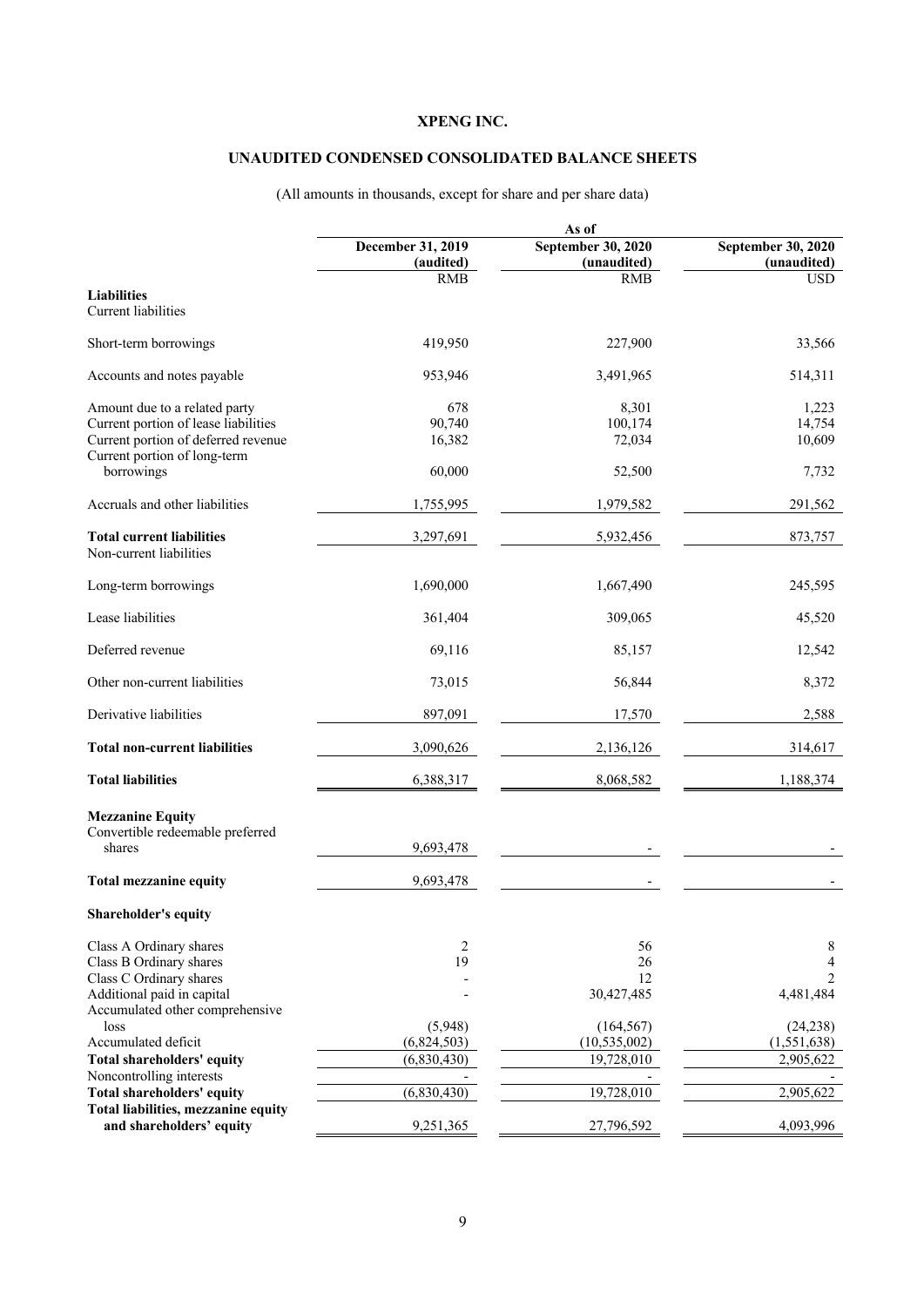#### **UNAUDITED CONDENSED CONSOLIDATED STATEMENTS OF COMPREHENSIVE INCOME/(LOSS)**

|                                                                           | <b>Three Months Ended</b>                       |                                            |                                                    |                                                    |
|---------------------------------------------------------------------------|-------------------------------------------------|--------------------------------------------|----------------------------------------------------|----------------------------------------------------|
|                                                                           | September 30, 2019<br>(unaudited)<br><b>RMB</b> | June 30, 2020<br>(unaudited)<br><b>RMB</b> | September 30,<br>2020<br>(unaudited)<br><b>RMB</b> | September 30,<br>2020<br>(unaudited)<br><b>USD</b> |
| <b>Revenues</b>                                                           |                                                 |                                            |                                                    |                                                    |
| -Vehicle sales                                                            | 398,775                                         | 541,118                                    | 1,898,041                                          | 279,551                                            |
| -Services and others                                                      | 50,942                                          | 49,663                                     | 92,078                                             | 13,562                                             |
| <b>Total revenues</b>                                                     | 449,717                                         | 590,781                                    | 1,990,119                                          | 293,113                                            |
| <b>Cost of sales</b>                                                      |                                                 |                                            |                                                    |                                                    |
| -Vehicle sales                                                            | (441, 728)                                      | (571, 400)                                 | (1,836,756)                                        | (270, 525)                                         |
| -Services and others                                                      | (53,293)                                        | (35,624)                                   | (61, 822)                                          | (9,105)                                            |
| <b>Total cost of sales</b>                                                | (495, 021)                                      | (607, 024)                                 | (1,898,578)                                        | (279, 630)                                         |
| <b>Gross loss</b><br><b>Operating expenses</b>                            | (45,304)                                        | (16,243)                                   | 91,541                                             | 13,483                                             |
| Research and development                                                  | (435,002)                                       | (319,796)                                  | (635,373)                                          | (93,580)                                           |
| Selling, general and administrative<br>expenses                           | (286,049)                                       | (477, 149)                                 | (1,203,792)                                        | (177, 299)                                         |
| <b>Total operating expenses</b>                                           | (721, 051)                                      | (796, 945)                                 | (1,839,165)                                        | (270, 879)                                         |
| Other income                                                              | 4,808                                           | 34,096                                     | 3,440                                              | 507                                                |
| <b>Loss from operations</b>                                               | (761, 547)                                      | (779,092)                                  | (1,744,184)                                        | (256, 889)                                         |
| Interest income                                                           | 22,575                                          | 10,295                                     | 23,216                                             | 3,419                                              |
| Interest expense                                                          | (10, 468)                                       | (7,676)                                    | (3,926)                                            | (578)                                              |
| Fair value (loss)/gain on derivative<br>liabilities                       | (25,364)                                        | 623,410                                    | 620,209                                            | 91,347                                             |
| Other non-operating (loss)/income, net                                    | (1, 472)                                        | 7,021                                      | (44,070)                                           | (6,491)                                            |
| Loss before income taxes                                                  | (776, 276)                                      | (146, 042)                                 | (1, 148, 755)                                      | (169, 192)                                         |
| Income tax expenses                                                       |                                                 |                                            | (6)                                                | (1)                                                |
| <b>Net loss</b>                                                           | (776, 276)                                      | (146, 042)                                 | (1,148,761)                                        | (169, 193)                                         |
| Accretion on Preferred Shares to<br>redemption value                      | (206, 328)                                      | (995, 444)                                 | (877,007)                                          | (129, 169)                                         |
| Net loss attributable to ordinary<br>shareholders of XPeng Inc.           | (982, 604)                                      | (1,141,486)                                | (2,025,768)                                        | (298, 362)                                         |
| <b>Net loss</b><br>Other comprehensive loss                               | (776, 276)                                      | (146, 042)                                 | (1,148,761)                                        | (169, 193)                                         |
| Foreign currency translation<br>adjustment, net of nil tax                | 30,621                                          | (3,423)                                    | (143,220)                                          | (21,094)                                           |
| <b>Total other comprehensive loss</b>                                     | 30,621                                          | (3, 423)                                   | (143,220)                                          | (21,094)                                           |
| <b>Total comprehensive loss</b>                                           | (745, 655)                                      | (149, 465)                                 | (1,291,981)                                        | (190, 287)                                         |
| Accretion on Preferred Shares to<br>redemption value                      | (206,328)                                       | (995, 444)                                 | (877,007)                                          | (129, 169)                                         |
| Comprehensive loss attributable to<br>ordinary shareholders of XPeng Inc. | (951, 983)                                      | (1,144,909)                                | (2,168,988)                                        | (319, 456)                                         |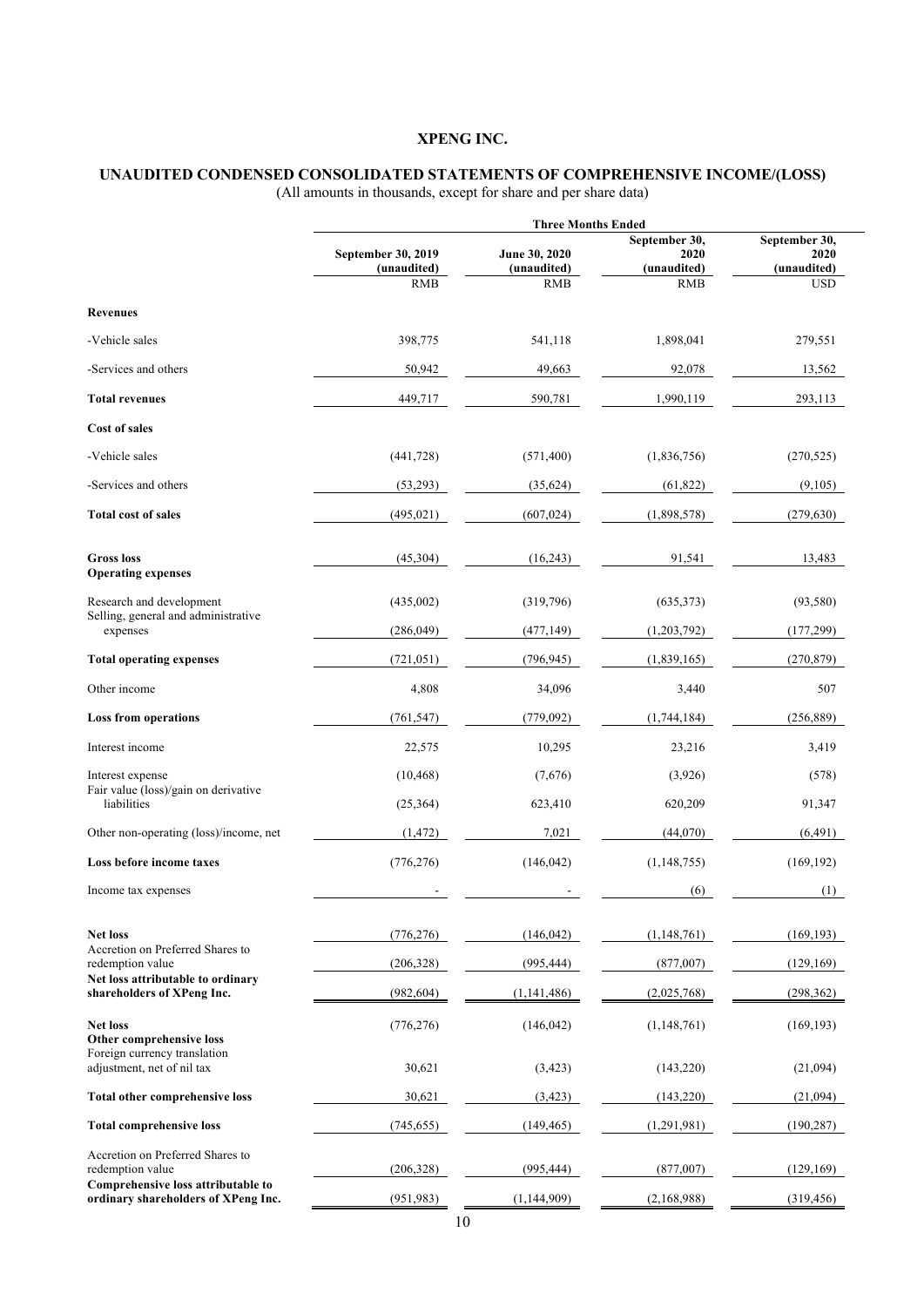#### **UNAUDITED CONDENSED CONSOLIDATED STATEMENTS OF COMPREHENSIVE INCOME/(LOSS)**

|                                                                                    | <b>Three Months Ended</b> |               |               |                    |
|------------------------------------------------------------------------------------|---------------------------|---------------|---------------|--------------------|
|                                                                                    | September 30,             |               | September 30, |                    |
|                                                                                    | 2019                      | June 30, 2020 | 2020          | September 30, 2020 |
|                                                                                    | (unaudited)               | (unaudited)   | (unaudited)   | (unaudited)        |
|                                                                                    | <b>RMB</b>                | <b>RMB</b>    | <b>RMB</b>    | <b>USD</b>         |
| Weighted average number of ordinary shares<br>used in computing net loss per share |                           |               |               |                    |
| Basic and diluted                                                                  | 349,414,050               | 362,747,375   | 799,364,696   | 799,364,696        |
| Net loss per share attributable to ordinary<br>shareholders                        |                           |               |               |                    |
| Basic and diluted                                                                  | (2.81)                    | (3.15)        | (2.53)        | (0.37)             |
| Weighted average number of ADS used in<br>computing net loss per ADS               |                           |               |               |                    |
| Basic and diluted                                                                  | 174,707,025               | 181,373,688   | 399,682,348   | 399,682,348        |
| Net loss per ADS attributable to ordinary<br>shareholders                          |                           |               |               |                    |
| Basic and diluted                                                                  | (5.62)                    | (6.29)        | (5.07)        | (0.75)             |